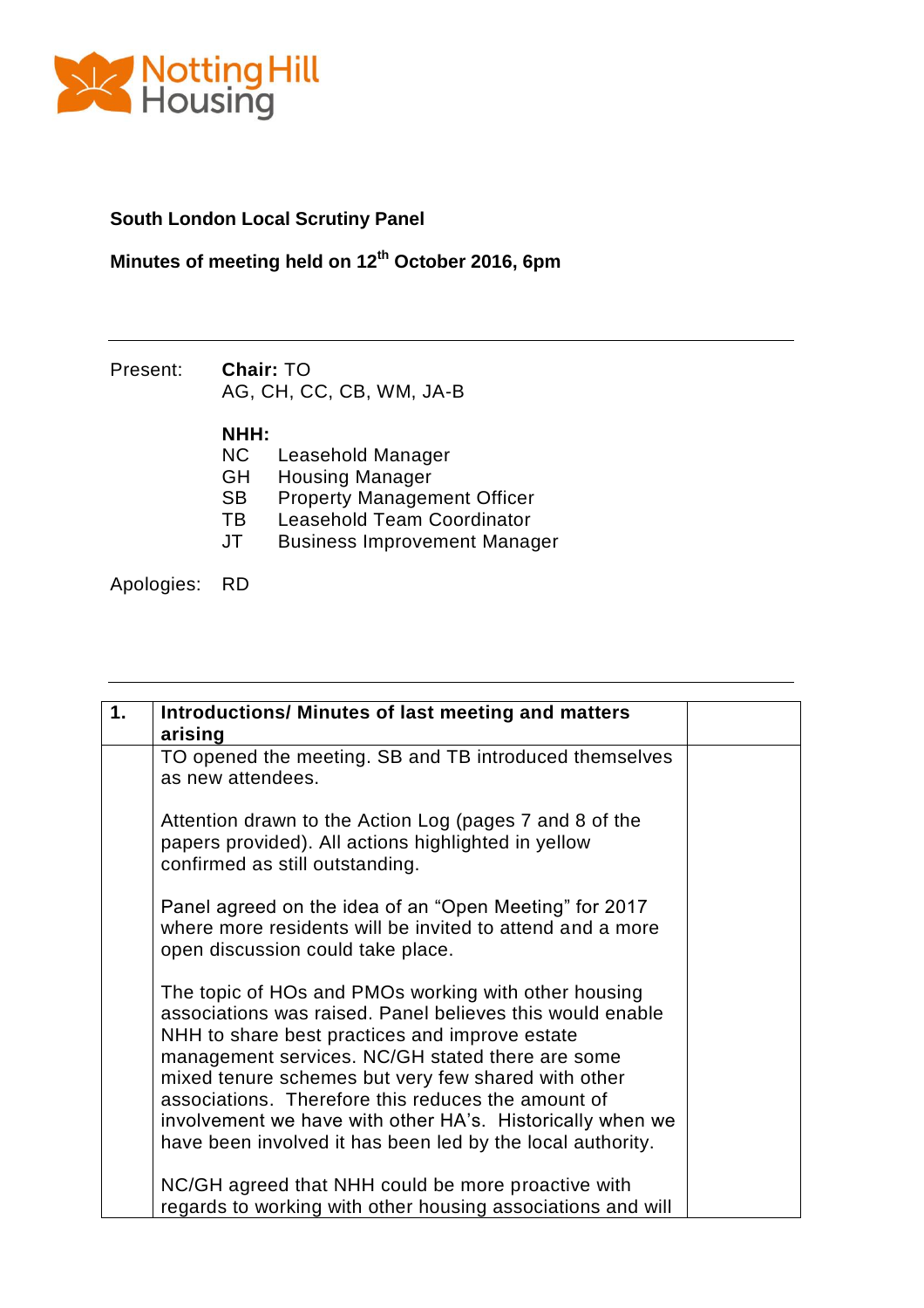

|    | encourage HOs/PMOs to do so where possible.                                                                                                                                                                                                                                                                                                                                     |              |
|----|---------------------------------------------------------------------------------------------------------------------------------------------------------------------------------------------------------------------------------------------------------------------------------------------------------------------------------------------------------------------------------|--------------|
| 4. | <b>A2B Committee</b>                                                                                                                                                                                                                                                                                                                                                            |              |
|    | TO moved this topic up the agenda (originally point 4).                                                                                                                                                                                                                                                                                                                         |              |
|    | TO was an attendee of the A2B meeting and provided<br>feedback to the panel.                                                                                                                                                                                                                                                                                                    |              |
|    | The A2B committee hoping to learn from NHH's previous<br>mistakes in dealing with mixed tenure schemes with<br>regards to the new RAW scheme which has recently<br>opened. TO pleased that RAW appears to be regenerating<br>the local area and creating a community.                                                                                                           |              |
|    | PRH piloting a new tenure for professionals who can't<br>afford private rent. Been rolled out in the outer boroughs of<br>London and is proving popular with residents. Panel agreed<br>that this scheme reaches a middle-ground with regards to<br>rent prices that has been previously missing.                                                                               |              |
|    | TO stated that the committee discussed "what makes good<br>customer service?" Identified that different customers have<br>different needs and a better appreciation of this will help<br>NHH's performance reporting in future.                                                                                                                                                 |              |
|    | TO believes that an increased technological approach will<br>take hold over the next year.                                                                                                                                                                                                                                                                                      |              |
| 2. | <b>Performance Reports</b>                                                                                                                                                                                                                                                                                                                                                      |              |
|    | PRH:<br>GH described new changes in customer satisfaction<br>survey. Moved from monthly to quarterly and new<br>questions being asked. Survey changed due to previous<br>complaints from residents about "over-surveying" and the<br>need for more useful questions to be asked about the<br>service provided. Panel agreed that the new surveys would<br>improve benchmarking. |              |
|    | However, creates issue of lack of background data to<br>compare with in this report.                                                                                                                                                                                                                                                                                            |              |
|    | JA-B believes the questions asked in the survey are too<br>generic and is concerned that answers may be defined by<br>bad experiences.                                                                                                                                                                                                                                          |              |
|    | ACTION: GH/NC to pass on feedback about surveys and<br>look to ensure that future surveys give more scope for<br>qualitative responses.                                                                                                                                                                                                                                         | <b>GH/NC</b> |
|    | NC stated a desire for more transactional surveys in the<br>future to discover feelings of residents immediately after<br>dealing with NHH. Panel agreed this would be a positive                                                                                                                                                                                               |              |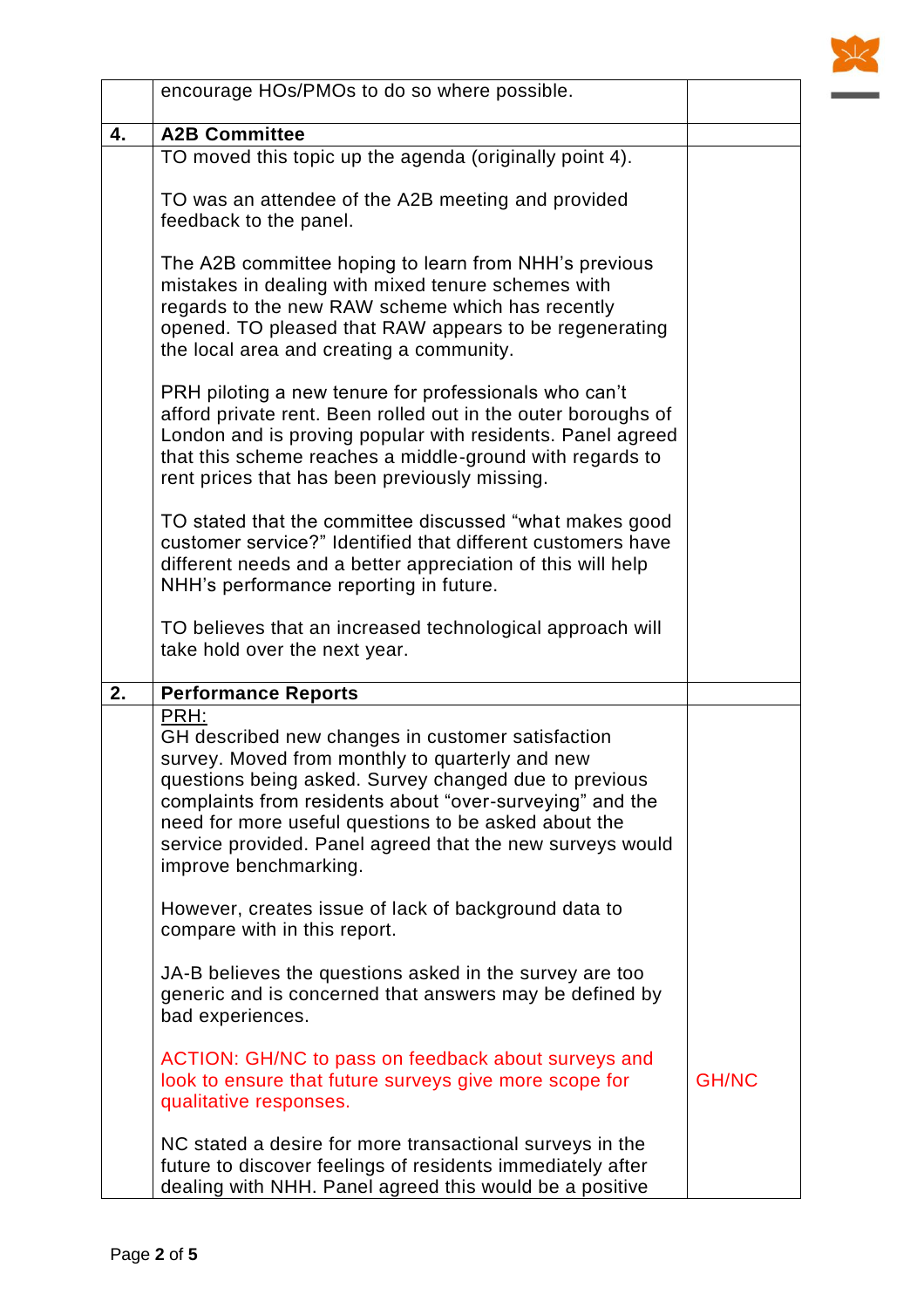

GH/NC/TO

step.

ACTION: Customer satisfaction and complaints procedure to be arranged as a focal point for a future meeting (likely to be the meeting of January  $18<sup>th</sup> 2017$ ).

Improved performance of turnaround time for voids but still under target. GH admitted there are issues filling vacant flats of three or more bedrooms (particularly in Lambeth and Southwark). Also mentioned that different boroughs have different processes, making it hard for NHH to strategise.

GH ran through the vetting process for new tenants (including affordability checks) as well as the support services available to them. AG asked whether NHH can refuse to house people with history of ASB. GH explained that borough decides who has a right to housing.

Panel agreed that a blanket policy is difficult due to each case being different.

Figures for repairs completed on time showed improvement across all boroughs, however, a disparity between contractor surveys (positive responses) and repairs satisfaction surveys (negative responses) is apparent.

Arrears increased but remained below target for the quarter. Panel concerned that the roll out of universal credit may lead to increased arrears and GH agreed that a correlation can already be seen.

Weaker performance in terms of inspections completed this quarter compared to last. GH cited HO holidays and failures to submit inspection forms as possible reasons.

NC believes new personal devices may assist HOs/PMOs.

Only 38% of complaint reviews responded to on time across the three boroughs this quarter. GH acknowledged this is poor but believes it may be due to the department being a manger short during the period as well as problems with the Independent Reviewers not replying on time.

## LEASEHOLD:

Five inspections missed in Southwark for the quarter, Lambeth and Merton both at 100% completion rate. Four of the missed inspections in Southwark likely to be due to the PMOs moving teams and the work not being picked up.

NC explained the weekly Dashboard to the panel and noted that it helps the team to keep on top of inspections and other KPIs.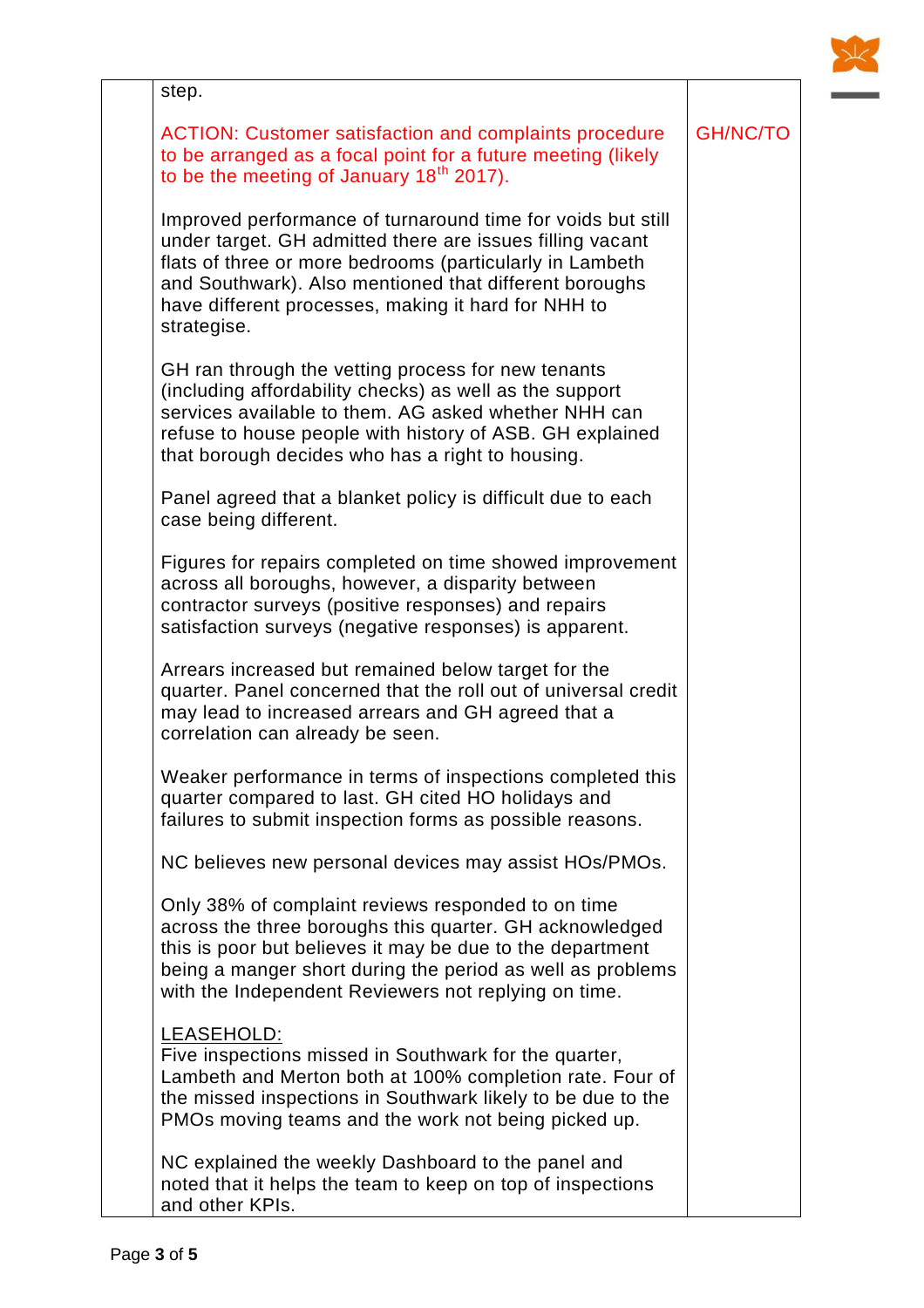|    | AG asked for a description of what PMOs do on their<br>inspections. SB covered what an inspection involves and<br>also confirmed that PMOs try to coincide inspections with<br>cleaning/gardening/repairs to check that the work has been<br>done.                                                                                                                                            |           |  |
|----|-----------------------------------------------------------------------------------------------------------------------------------------------------------------------------------------------------------------------------------------------------------------------------------------------------------------------------------------------------------------------------------------------|-----------|--|
|    | The proportion of repairs completed on time declined on<br>the previous quarter. NC stated that the figures may be<br>down to reporting failures rather than repairs being<br>completed late. There is currently no computerised system<br>for tracking repairs. It was thought that the newly<br>introduced "Construction Line" platform would provide this<br>service, however, it doesn't. |           |  |
|    | NC advised that Leasehold are working with NHHG IT to<br>incorporate all repairs within leaseholder services onto the<br>dynamics system (currently used in PRH) which would<br>give us a better ability to track repairs.                                                                                                                                                                    |           |  |
|    | CH raised the issue of the "repairs not complete and<br>overdue" measure being misleading.                                                                                                                                                                                                                                                                                                    |           |  |
|    | ACTION: NC to look into separating the "repairs not<br>complete and overdue" data into "not complete" and<br>"overdue" for next quarter.                                                                                                                                                                                                                                                      | <b>NC</b> |  |
|    | One complaint review received in the quarter which was<br>completed on time.                                                                                                                                                                                                                                                                                                                  |           |  |
|    | Four out of five Stage One complaints completed on time.                                                                                                                                                                                                                                                                                                                                      |           |  |
|    | ACTION: NC to ask DF to provide information on the<br>complaint which was overdue.                                                                                                                                                                                                                                                                                                            | <b>NC</b> |  |
|    | All boroughs within the arrears target of 3%, however,<br>Lambeth's arrears increased slightly.                                                                                                                                                                                                                                                                                               |           |  |
|    | NC warned panel to expect increased arrears next quarter<br>due to the X properties' deficits being billed.                                                                                                                                                                                                                                                                                   |           |  |
| 3. | Themes for next meetings                                                                                                                                                                                                                                                                                                                                                                      |           |  |
|    | GH/TO agreed that each meeting scheduled for 2017<br>would have a specific focus.                                                                                                                                                                                                                                                                                                             |           |  |
|    | Panel agreed to have meetings with more open<br>discussions rather than focusing purely on performance.                                                                                                                                                                                                                                                                                       |           |  |
|    | Future meetings scheduled for the following dates:                                                                                                                                                                                                                                                                                                                                            |           |  |
|    | January 18 <sup>th</sup> 2017 - with focus on Customer Satisfaction<br>and complaints                                                                                                                                                                                                                                                                                                         |           |  |